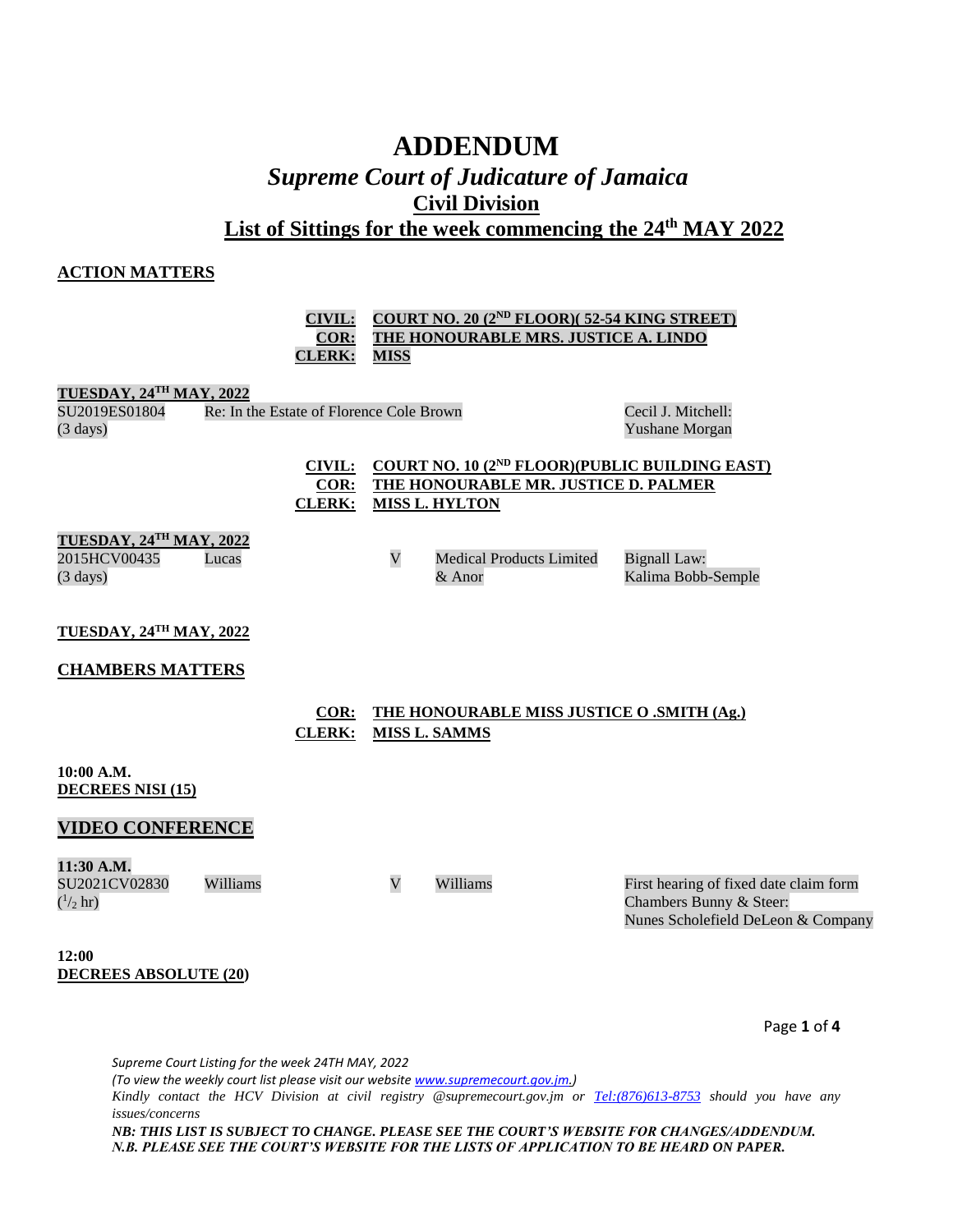### **TUESDAY, 24TH MAY, 2022 (CONT'D) CHAMBER MATTERS (CONT'D)**

## **COR: THE HONOURABLE MR. JUSTICE D. STAPLE (Ag.) CLERK: MR. M. CAMPBELL**

# **VIDEO CONFERENCES**

| 10:30 A.M.<br>2016HCV01098<br>$(20 \text{ mins})$ | Re: Lot #76 on the plan of part of Albion, Montego Bay,<br>St. James | Application for first hearing<br>Sharlon E. A. Dayes |                                                       |                                                                                       |
|---------------------------------------------------|----------------------------------------------------------------------|------------------------------------------------------|-------------------------------------------------------|---------------------------------------------------------------------------------------|
| 11:00 A.M.<br>SU2021CV02048<br>$(1 \text{ hr})$   | McClymont                                                            | V                                                    | Irving & Anor                                         | Application to recover monies owed<br>H.S. Rose:<br>Defendants-in-person              |
| 12:00<br>2018HCV04116<br>$(1 \text{ hr})$         | <b>Messam</b>                                                        | V                                                    | Dunkley Jnr. Haulage $\&$<br><b>Equipment Limited</b> | Application for interim payment<br>Knight Junor & Samuels:<br>Townsend Whyte & Porter |
| 2:30 P.M.<br>SU2020CV02269<br>$(^{1}/_{2}$ hr)    | Bonfield                                                             | V                                                    | Wilson                                                | Application for summary judgment<br>Bignall Law:<br>Defendant-in-person               |

# **WEDNESDAY, 25TH MAY, 2022**

## **CHAMBERS MATTERS**

| CIVIL: COURT NO. 16 (1 <sup>ST</sup> FLOOR)(52-54 KING STREET) |
|----------------------------------------------------------------|
| <b>COR: THE HONOURABLE MR. JUSTICE D. BATTS</b>                |
| CLERK: MR. C. NUGENT                                           |

#### **IN-PERSON HEARING 10:00 A.M.**

| TAMA UTAMA        |                               |                         |                     |
|-------------------|-------------------------------|-------------------------|---------------------|
| 2018RV00004       | <b>National Housing Trust</b> | Marksman Limited & Anor | DunnCox:            |
| $(1 \text{ day})$ |                               |                         | Hart Muirhead Fatta |

Page **2** of **4**

*Supreme Court Listing for the week 24TH MAY, 2022* 

*(To view the weekly court list please visit our websit[e www.supremecourt.gov.jm.\)](http://www.supremecourt.gov.jm/)*

*Kindly contact the HCV Division at civil registry @supremecourt.gov.jm or [Tel:\(876\)613-8753](tel:(876)613-8753) should you have any issues/concerns*

*NB: THIS LIST IS SUBJECT TO CHANGE. PLEASE SEE THE COURT'S WEBSITE FOR CHANGES/ADDENDUM. N.B. PLEASE SEE THE COURT'S WEBSITE FOR THE LISTS OF APPLICATION TO BE HEARD ON PAPER.*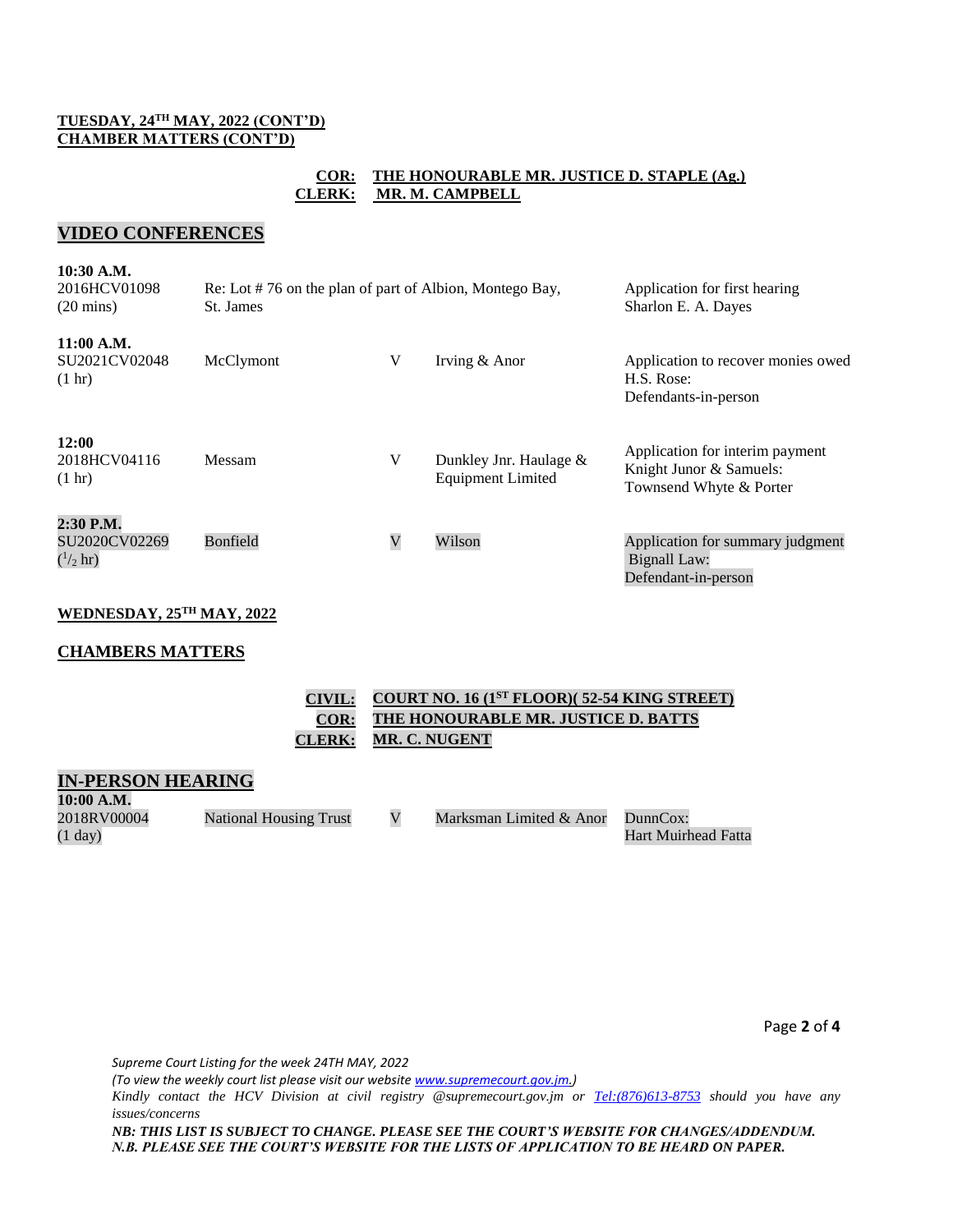### **WEDNESDAY, 25TH MAY, 2022 (CONT'D) CHAMBER MATTERS (CONT'D)**

# **CIVIL: COURT NO. 17 (1 ST FLOOR)( 52-54 KING STREET) COR: THE HONOURABLE MRS. JUSTICE T. CARR CLERK: MR. A. JONES**

# **VIDEO CONFERENCE**

| 10:00 A.M.               |       |                          |                 |
|--------------------------|-------|--------------------------|-----------------|
| SU2020CV02935            | Scott | Insurance Company of the | Suzan Campbell: |
| <b>Trial in Chambers</b> |       | West Indies Limited      | Suzette Radlein |
| $(1 \text{ day})$        |       |                          |                 |

### **COR: THE HONOURABLE MR. JUSTICE D. STAPLE (Ag.) CLERK: MR. M. CAMPBELL**

# **VIDEO CONFERENCES**

| 9:30 A.M.<br>SU2019CV00152<br><b>Ruling to be</b><br>delivered<br>$(^{1/2}$ hr) | Shaw                                          | $\mathbf V$ | Norasia Container Lines<br>Limited & Anor | Georgia Hamilton & Company:<br>Nunes Scholefield DeLeon & Company:<br>Jeffrey S. Mordecai           |
|---------------------------------------------------------------------------------|-----------------------------------------------|-------------|-------------------------------------------|-----------------------------------------------------------------------------------------------------|
| 10:00 A.M.<br>SU2020CV03057<br>$(2 \text{ hrs})$                                | Johnson & Ors                                 | V           | Taylor                                    | Application to strike out defence<br><b>Phillipson Partners:</b><br>Rogers & Associates Law Offices |
| $11:00$ A.M.<br>2018HCV02314<br>$\binom{1}{2}$ hr)                              | Weaver                                        | V           | Hepburn                                   | Application to declare spouse<br>Hmmillerlaw:<br>Defendant-in-person                                |
| $2:00$ P.M.<br>SU2021CV01365<br>$\binom{1}{2}$ hr)                              | Chambers                                      | V           | Johnson                                   | Application for sale of property<br>Everton J. Dewar & Company:<br>Jason C. Mitchell                |
| $3:00$ P.M.<br>SU2020CV02179<br>$\binom{1}{2}$ hr)                              | Re: In the Matter of Alfonso Aloysius Harriot |             |                                           | Application to remove attorney's name from record<br>Nigel Jones & Company:<br><b>Fernell Daley</b> |

Page **3** of **4**

*Supreme Court Listing for the week 24TH MAY, 2022 (To view the weekly court list please visit our websit[e www.supremecourt.gov.jm.\)](http://www.supremecourt.gov.jm/) Kindly contact the HCV Division at civil registry @supremecourt.gov.jm or [Tel:\(876\)613-8753](tel:(876)613-8753) should you have any issues/concerns NB: THIS LIST IS SUBJECT TO CHANGE. PLEASE SEE THE COURT'S WEBSITE FOR CHANGES/ADDENDUM. N.B. PLEASE SEE THE COURT'S WEBSITE FOR THE LISTS OF APPLICATION TO BE HEARD ON PAPER.*